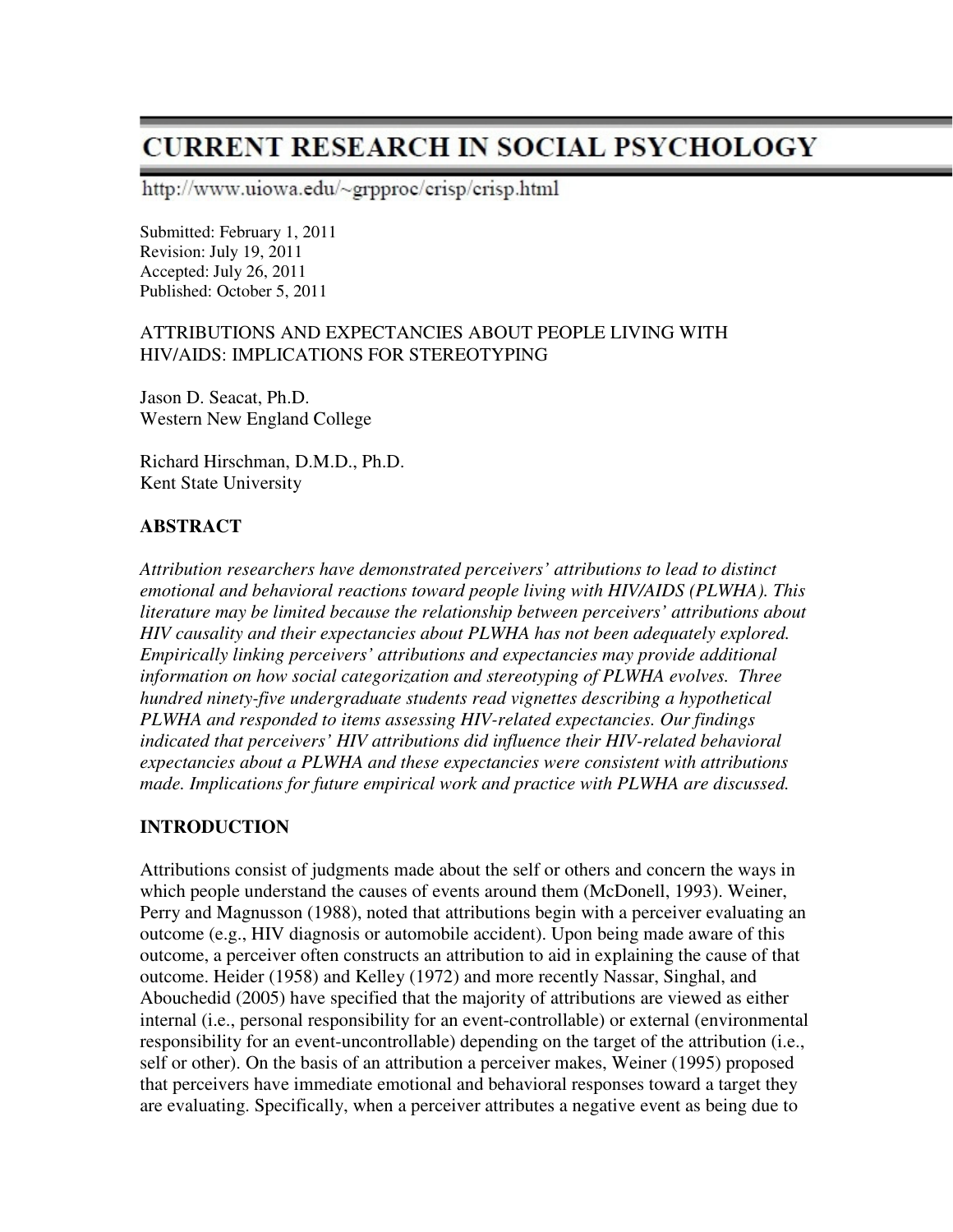some internal factor, (e.g., poor judgment, alcohol use) Weiner proposed that perceivers respond with more negative emotions (anger) and decreased intentions to aid a target. Conversely, if a perceiver attributes responsibility for a negative event to the environment (e.g., accidental needle stick or slippery road conditions) the perceiver will respond to a target with greater sympathy and increased intentions to help.

For more than two decades attribution researchers have focused on understanding perceivers' reactions toward people living with HIV/AIDS (PLWHA). Attribution Theory has been one theoretical framework commonly used for assessing societal reactions toward PLWHA (Anderson, 1992; Cobb & De Chabert, 2002; Dooley, 1995; Dowell, LoPresto & Sherman, 1991; Green & Rademan, 1997; McDonell, 1993; Schellenberg & Bem, 1998; Seacat, Hirschman, & Mickelson, 2007; Steins & Weiner, 1999; Weiner, Perry, & Magnusson 1988). Though an exhaustive review of these studies is beyond the scope of the current paper; it is important to note that data from existing studies have provided considerable empirical support for Attribution Theory as an explanatory mechanism for anticipating perceivers' immediate emotional and behavioral responses toward PLWHA. Further, this body of research has largely supported the specified interrelationships between attribution types (internal versus external) and emotional and behavioral responses (anger versus sympathy and helping behavior) as specified in Weiner's Attribution-Helping Model (1995). In addition to developing empirical evidence supporting the Attribution-Helping model as a tool for understanding the perceptions and treatment of PLWHA, researchers have also tested whether personal/environmental characteristics surrounding a target's illness (e.g., sexual orientation, seriousness of the illness, perceived personality) serve to moderate perceivers' emotional and behavioral responses toward that target (Bos, Dijker, & Koomen, 2007; Seacat, Hirschman, & Mickelson, 2007; Steins and Weiner, 1999). One factor that has been demonstrated to moderate perceivers' responses is the sexual orientation of the target- with more negative emotional and behavioral responses being directed toward homosexual PLWHA (Seacat, Hirschman, & Mickelson, 2007). Though research assessing the applicability of Attribution Theory to understanding societal reactions toward PLWHA has been fruitful, there are several important assumptions of the model that remain virtually untested.

#### **Attributions, Behavioral Expectancies, Sanction Beliefs and Stereotypes**

Though Weiner (1986; 1995; 2008) and others (e.g., Sanna & Swim, 1992) have examined and discussed the effects that attributions have on perceivers' immediate emotional and behavioral responses toward PLWHA, it largely remains to be determined what impact, if any, perceivers' attributions have on their HIV-related behavioral expectancies and sanction beliefs for PLWHA. For the current study, we conceptualized HIV-related behavioral expectancies as a perceiver's beliefs that a PLWHA would engage in a variety of positive and/or negative behaviors associated with being HIVpositive (e.g., disclose HIV status to sexual partners; lie about HIV status). Sanction beliefs were conceptualized as perceivers' views on the likelihood that a PLWHA would face a variety of forms of discrimination (sanctions) on the basis of HIV status. It is important to clarify that sanction beliefs were not conceptualized as a perceiver's own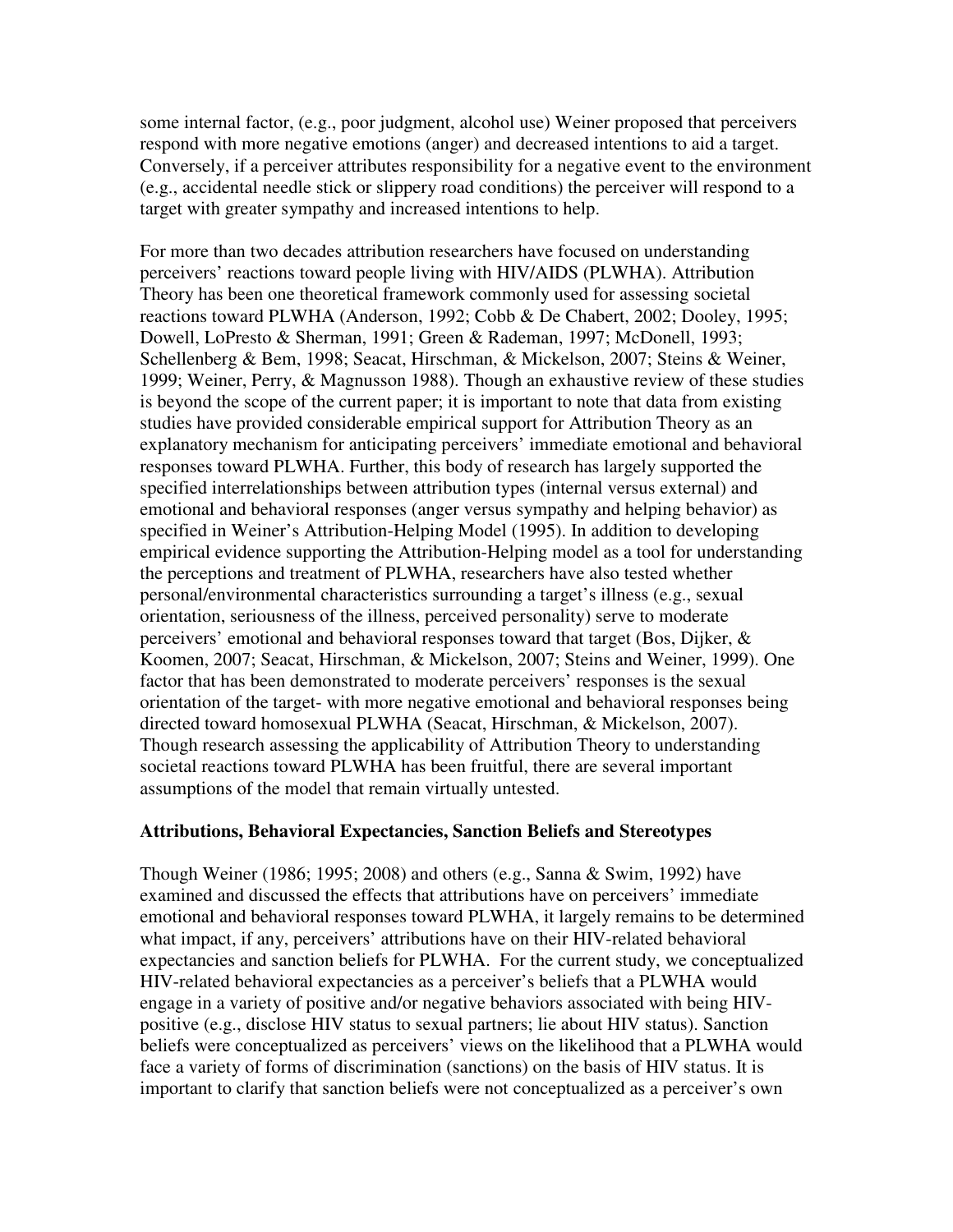likelihood to discriminate against a PLWHA, but rather, their expectation that members of society may discriminate against the PLWHA.

From a theoretical standpoint, Weiner (2008) asserted that "Attribution Theory at the interpersonal level should contribute to behavioral expectancies via *causal stability* and sanctions via *causal controllability*." (pg. 437) For the current research we viewed temporal stability in a manner consistent with Weiner insomuch as Weiner predicted that future behavioral expectancies arise from stable beliefs about a target on the basis of an attribution made. Despite this claim, which is resonated in Weiner's work, scant research could be found that has directly tested these assumptions with regard to PLWHA.

Because Weiner's Attribution model focuses on immediate attitudes and helping behaviors and does not directly predict the temporal stability of causal attributions we looked beyond Attribution Theory to Impression Formation Theory for an explanatory mechanism. Impression Formation Theory (e.g., Asch, 1946; Hamilton & Sherman, 1996) states that perceivers attempt to form an integrated, cohesive impression about an individual's personality on the basis of impressions and that from these impressions, perceivers develop stable expectancies about an individual (Hamilton & Sherman 1996; Susskind et al. 1999) and defend these impressions against contradictory information. As such, we proposed that the Model of Impression Formation (Hamilton & Sherman, 1996) would help explain a potential relationship between perceivers' attributions and their expectancies about PLWHA. Thus, one way of conceptualizing causal attributions are as functional antecedents of expectancies and the impression-formation process. If attributions indeed serve as functional antecedents of the impression-formation process as is hypothesized, then it can be expected that perceivers' HIV-related expectancies and sanction beliefs about a PLWHA should be consistent with their causal attributions made. To the best of our knowledge this is the first empirical study to assess the impact of causal attributions on expectancies and sanction beliefs about PLWHA.

If a perceiver's attributions about a PLWHA is shown to impact their behavioral expectancies and sanction beliefs about that target this may provide some initial evidence for the role of perceivers' attributions in the social categorization and stereotyping process of PLWHA. In other words, we hypothesized that perceivers' attributions about a PLWHA may lead to immediate impressions which may then contribute to stable impressions and ultimately expectancies and sanction beliefs about the PLWHA (see figure 1). We expected perceivers' expectancies and sanction beliefs would be consistent with attributions formed about the PLWHA and consistent with their stereotypical beliefs about the target PLWHA.

Though considerable work has been conducted to ascertain the conditions and consequences of stereotyping PLWHA (see Le Pelley, Reimers, Calvini, Spears, Beesley, and Murphy, 2010) relatively little work has been conducted assessing factors that may actually lead to the categorization and stereotyping of PLWHA- one of the cognitive underpinnings of prejudice and discrimination (Devine, 1989). Recent work by Le Pelley and colleagues suggests that once formed, stereotypes are highly resilient to change and may become stronger over time. Hence, negative attributions about a PLWHA (e.g., that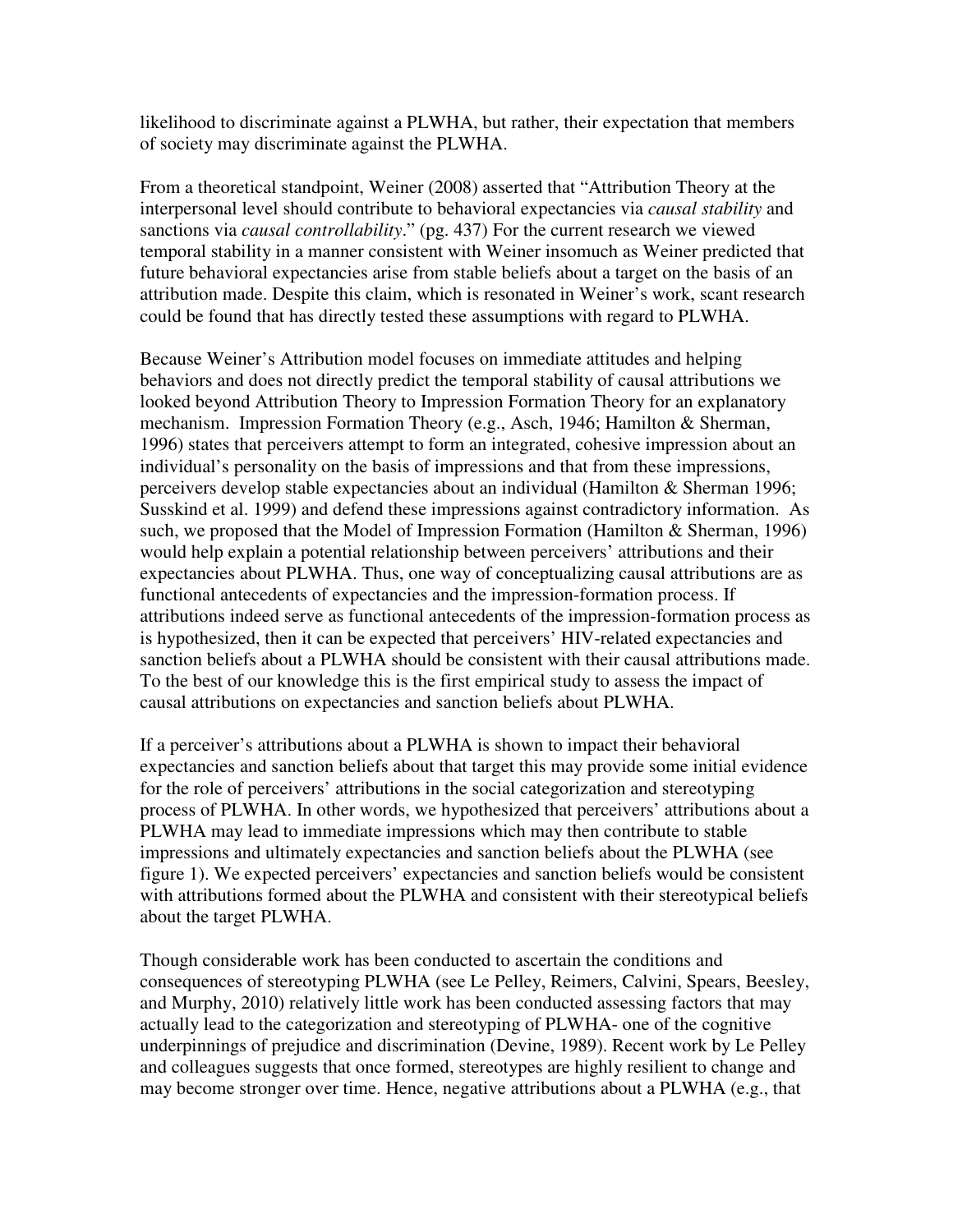they are responsible for contracting HIV in the case of a homosexual) may serve to foster the development of or even strengthen existing stereotypes about PLWHAs more generally. Conversely, attributions of non-responsibility for infection (e.g., in the case of an individual contracting HIV through a blood transfusion or an accidental needle stick) may contribute to the diminishment of negative expectancies, sanction beliefs and ultimately stereotypical beliefs about these PLWHA. Though perceivers' actual stereotypical beliefs about PLWHA were not directly assessed in the current study (direct assessment of stereotypical beliefs would likely be subject to social desirability), we viewed participants' ratings of behavioral expectancies and sanction beliefs to be representative manifestations of their stereotypical beliefs about the target PLWHA. It is important to note that we were not proposing that perceivers' behavioral expectancies and sanction beliefs represent their likelihood to actually espouse prejudicial attitudes or engage in discriminatory action toward PLWHA. Devine (1989) and others have made it clear that knowledge of and even support for negative social stereotypes may not always lead to prejudice and discrimination. However, since social categorization and stereotypes are considered to be an integral component of prejudice and discrimination (Whitely and Kite, 2010), identifying psychosocial and cognitive factors that may inhibit or facilitate the stereotyping process of PLWHA remains an important endeavor. To the best of our knowledge, this is the first study to examine potential factors impacting the stereotyping process of PLWHA. Figure 1 illustrates the proposed theoretical model and the integration of the attribution and impression formation processes.



#### **The Current Study**

Using a vignette methodology (see Appendix A), we proposed that perceivers' HIVrelated attributions would influence their HIV-related behavioral expectancies and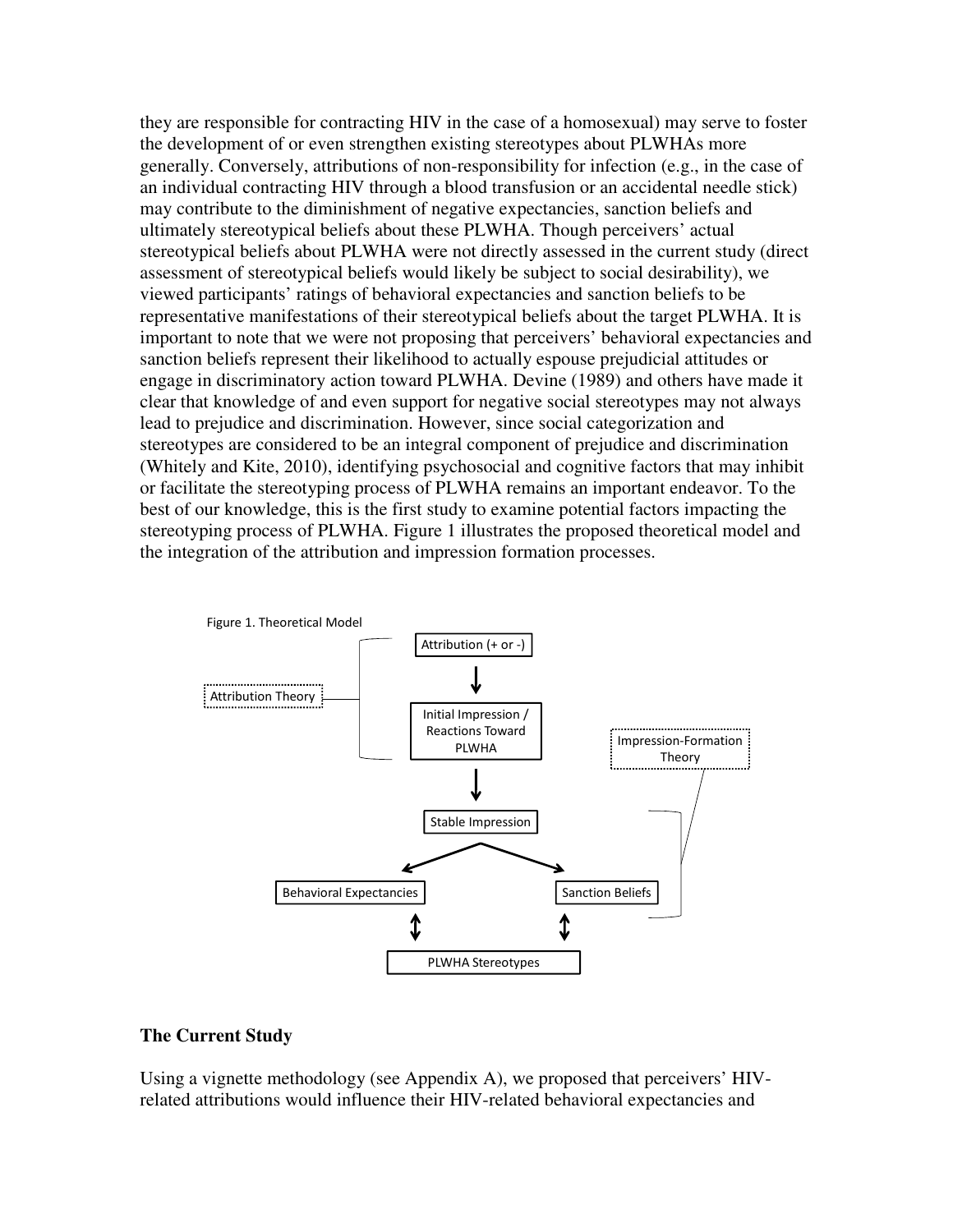sanction beliefs about a PLWHA. Specifically, we proposed that perceivers attributing a high amount of control to a PLWHA for contracting HIV would also anticipate the PLWHA to engage in more negative HIV-related behaviors (e.g., lie about HIV status or fail to use a condom during sexual intercourse) compared to participants that attributed low control to the PLWHA. Further, because Weiner asserts that perceivers should consistently sanction a target on the basis of a causal attribution, we expected that perceivers would report the high HIV control PLWHA as being more likely to experience HIV-related discrimination compared to a low HIV control PLWHA (2008). Finally, consistent with the existing literature, we proposed that the sexual orientation of the PLWHA would impact perceivers' responses regardless of whether they attributed high or low amounts of HIV control to the PLWHA. Specifically, we expected that homosexual PLWHA would be anticipated as engaging in more negative HIV-related behaviors as well as more likely to experience HIV-related discrimination compared to the heterosexual PLWHA.

#### **METHOD**

#### **Participants**

Prior to initiating data collection, we sought approval from the Institutional Review Board of a large Midwestern University. Our participants were 395 undergraduate psychology students recruited through a computerized (Sona Systems) participant pool. All participants received course credit as compensation for completing the study. Almost three-quarters, (74.9%) of the study participants identified as female. Though disproportionate, this pattern was consistent with current psychology course enrollment trends at the university during the time when this study was conducted. Average participant age was 19.46 years,  $(SD = 3.46)$ . Sexual orientation of the participants was relatively homogenous with 383 participants identifying as heterosexual, 4 identifying as bisexual, and 6 identifying as homosexual. Two participants failed to report their sexual orientation.

#### **Materials**

#### Attributions about HIV Control

Participants' were asked to rate how much control they felt a PLWHA portrayed in their assigned vignette had over contracting HIV. This item was based in part on previous research by Mantler, Schellenberg, & Page (2003). Participants responded a single item "How much control did you feel John had over contracting HIV" with the following response options: 1 "None at all" to 5 "Complete."

#### HIV-Related Behavioral Expectancies

To assess participants' HIV-related expectancies about the PLWHA portrayed in their vignette, a scale containing six behavioral intention items considered to be relevant to the sexual behaviors of PLWHA was employed. Items in this scale were developed expressly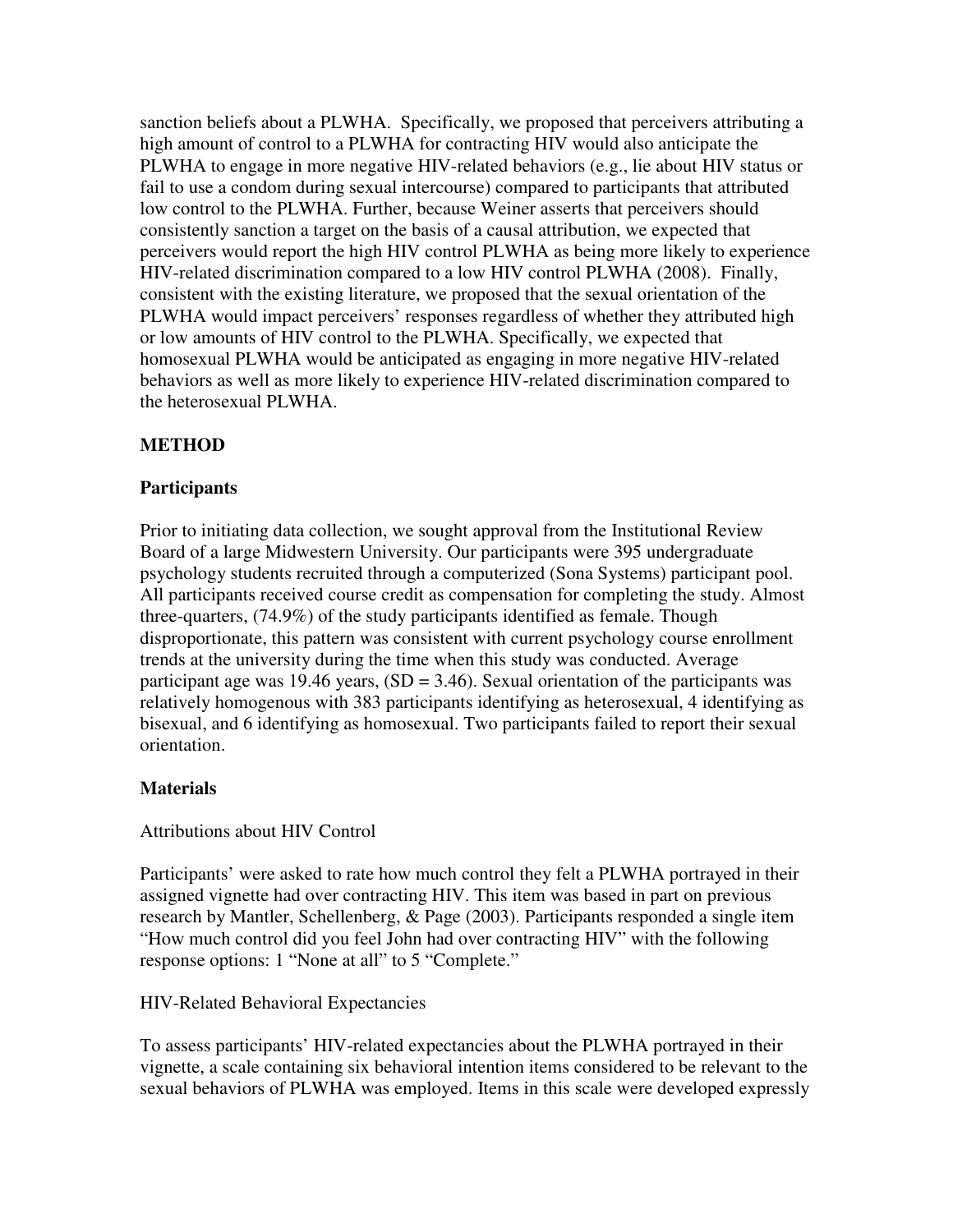for this study to represent positive and negative behavioral expectancies associated with having HIV such as telling sex partners about one's status and using a condom during next time of sexual intercourse (See Appendix B for a list of items). The behavioral expectancy items were scored 1-"highly unlikely" to 5-"highly likely" with two items being reverse scored. A total of 30 points were possible with higher scores indicating more positive behavioral expectancies. The HIV-behavioral expectancies scale was found to be adequately reliable (Alpha = .70).

#### Anticipated Discrimination

Anticipated discrimination was assessed with six items representing a range of discriminatory acts that PLWHA may face in their daily lives. Individual responses to each item could range from 1-"highly unlikely" to 5-"highly likely." The total summed score represented the anticipated discrimination that participants believed the target portrayed in their vignette would face (See Appendix B for a complete list of scale items). A total of 30 points were possible. Higher scores indicated perceivers' greater anticipation that the PLWHA would face discrimination. Items for this scale were selected after reviewing research in the area of HIV/AIDS stigmatization and discrimination. The anticipated discrimination scale was found to be acceptably reliable  $(Alpha = .73)$ .

#### **Procedure**

During times scheduled for data collection participants entering a classroom setting were randomly assigned to read one of four vignette scenarios in which a fictitious character named "John" contracted and was diagnosed with HIV. The four conditions participants read were: 1) John, a heterosexual male contracts HIV through unprotected sex; 2) John a homosexual male contracts HIV through unprotected sex; 3) John, a heterosexual male contracts HIV through a transfusion; and 4) John, a homosexual male contracts HIV through a transfusion. Details of the vignette manipulations can be found in Appendix A.

After reading their assigned vignette, participants then completed a questionnaire packet entitled "Attributions about Health Study." The questionnaire assessed demographic characteristics of the participants as well as their attributions about how much control the PLWHA portrayed in their vignette had over contracting HIV, their HIV-related behavioral expectancies pertaining to the PLWHA, and the level of discrimination they anticipated the PLWHA may face. After completing the study all participants were provided with a handout providing information about HIV/AIDS and local contact information for HIV testing/counseling.

#### **RESULTS**

The effectiveness of the HIV onset-control manipulation was checked using one item at the conclusion of the survey. To assess whether participants correctly recalled how the target in their vignette contracted HIV, participants were asked "How did John contract HIV in the scenario you just read about?" Participants answered the manipulation check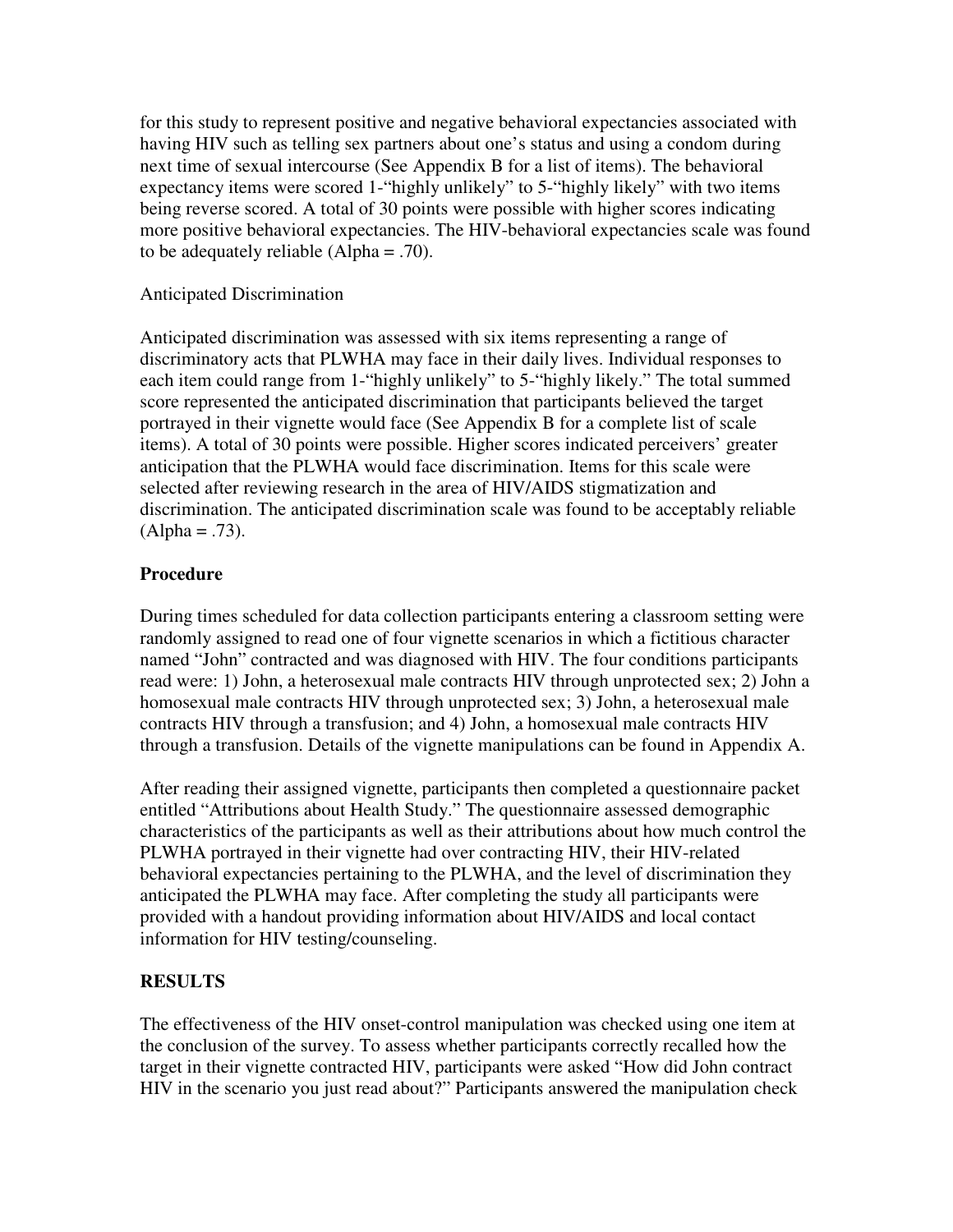item with the response options "blood transfusion" "sexual contact" and "don't remember". Overall, four participants (1%) failed the manipulation check and were eliminated from subsequent analyses.

Prior to conducting the planned multivariate analysis, bivariate correlations were conducted with all study variables (see Table 1). Bivariate correlation analyses demonstrated that there were significant relationships between participants' attributions of control and their HIV-related behavioral expectancies  $(r = -.39, p < .01)$  meaning that as participants attributed greater control to the PLWHA, they held more negative behavioral expectancies for that PLWHA. Additionally, participants attributing greater control to the PLWHA also felt that the PLWHA would encounter more discrimination (r  $= .17$ ,  $p < .01$ ). There were no significant correlations between the sexual orientation of the PLWHA and expectancies thus a planned multivariate analysis of sexual orientation was not conducted. Among the potential covariates assessed, it is important to note that only the sex of the participant was significantly correlated with the amount of discrimination participants anticipated a PLWHA would experience  $(r = .15, p < .01)$ . Therefore, participant sex was statistically controlled for in the subsequent multivariate analysis.

|                    | Sex     | Age     | Enrollment | Sexual      | Familiarity | <b>HIV</b> | <b>PLWHA</b> | Behavioral   | Anticipated |
|--------------------|---------|---------|------------|-------------|-------------|------------|--------------|--------------|-------------|
|                    |         |         | Year       | Orientation | w/HIV       | Control    | SexOrient    | Expectancies | Discrim.    |
| Sex                |         |         |            |             |             |            |              |              |             |
|                    | ***     |         |            |             |             |            |              |              |             |
| Age                |         |         |            |             |             |            |              |              |             |
|                    | $-.09$  | ***     |            |             |             |            |              |              |             |
| Enrollment         |         |         |            |             |             |            |              |              |             |
| Year               | $-.11*$ | $.48**$ | ***        |             |             |            |              |              |             |
| Sexual             |         |         |            |             |             |            |              |              |             |
| Orientation        | $-.06$  | .07     | .04        | ***         |             |            |              |              |             |
| Familiarity        |         |         |            |             |             |            |              |              |             |
| $W/$ HIV           | $-.02$  | $-.03$  | $-.05$     | $.15***$    | ***         |            |              |              |             |
| <b>HIV</b> Control |         |         |            |             |             |            |              |              |             |
|                    | $-.05$  | $-.04$  | $-.04$     | $-.11*$     | .05         | ***        |              |              |             |
| <b>PLWHA</b>       |         |         |            |             |             |            |              |              |             |
| Sex Orient         | .01     | $-.04$  | $-.04$     | $-.01$      | $.15**$     | .01        | ***          |              |             |
| Behavioral         |         |         |            |             |             |            |              |              |             |
| Expectancies       | .00     | $-.08$  | $-.05$     | .01         | .07         | $-.39**$   | .05          | ***          |             |
| Anticipated        |         |         |            |             |             |            |              |              |             |
| Discrim.           | $.15**$ | .02     | $-.05$     | $-.05$      | .05         | $.17**$    | .09          | $-.30**$     | ***         |

Table 1

 $*$  p < .05;  $*$  $*$  p < .01

### **Multivariate Effect**

Since the goal of the current study was to determine whether perceivers' attributions about the amount of control a PLWHA had for contracting HIV has a significant impact on their HIV-related expectancies of that PLWHA, a multivariate analysis of covariance (MANCOVA) was conducted. In this analysis, HIV controllability served as the independent variable and perceived HIV-related behavioral expectancies and perceived HIV discrimination served as dependent variables. Participant sex served as the covariate in this analysis. As we predicted, the main effect of HIV controllability on HIV-related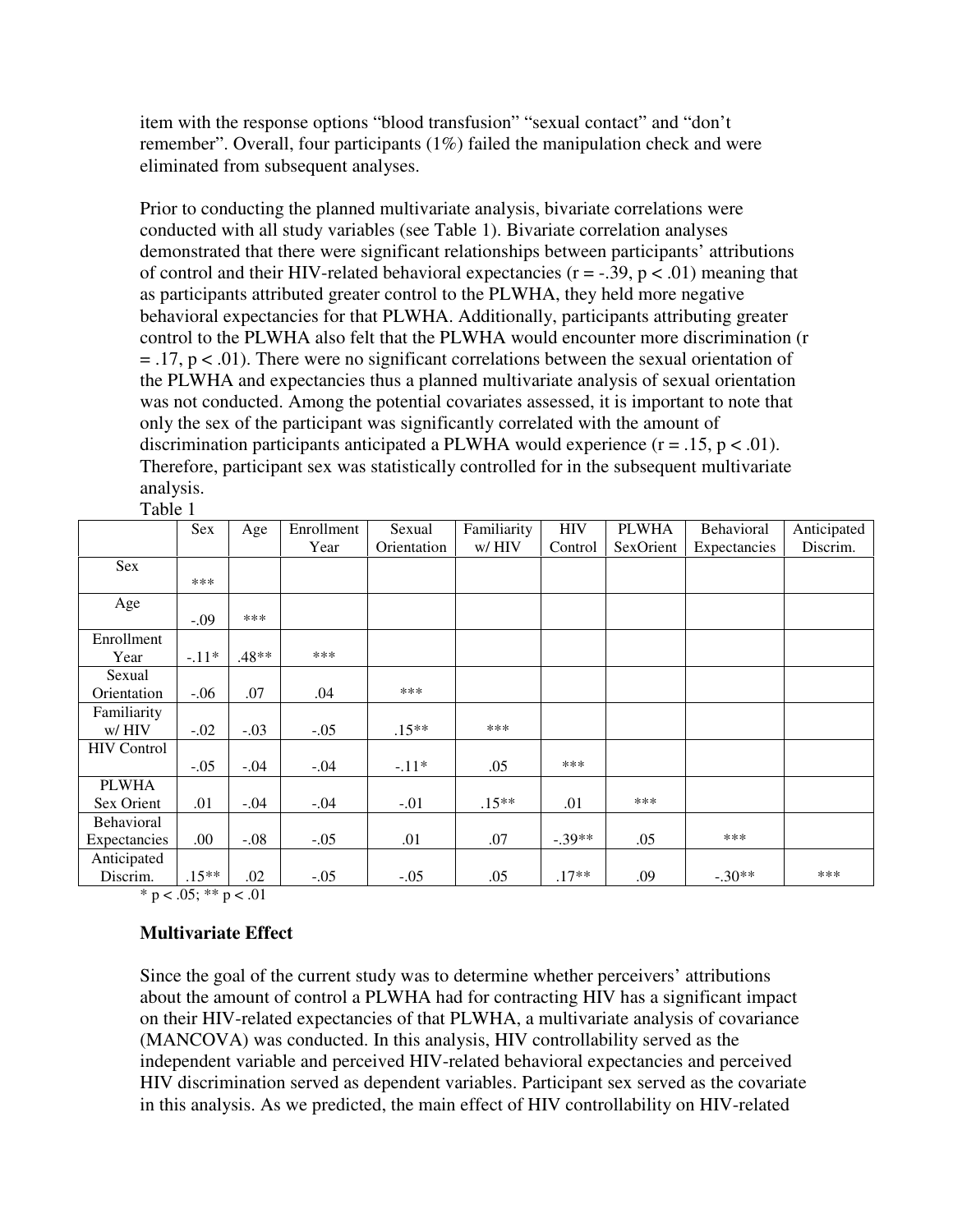behavioral expectancies and anticipated discrimination was significant even when controlling for participant sex F (2, 387) = 36.39, p < .0001;  $\eta_p^2$  = .16. Participants exposed to the high control PLWHA reported significantly more negative behavioral expectancies and significantly more anticipated discrimination for the PLWHA compared to participants exposed to the low control PLWHA. Detailed univariate results are provided below (see Table 2).

|                                   | High Control | Low Control  | F(1, 388)          |     |
|-----------------------------------|--------------|--------------|--------------------|-----|
| <b>Behavioral</b><br>Expectancies | 20.28(3.75)  | 23.21(3.10)  | 70.76, $p < .0001$ | .15 |
| Anticipated<br>Discrimination     | 20.48 (3.96) | 18.94 (4.84) | 13.25, $p < .0001$ | .03 |

Table 2

#### **DISCUSSION**

Previously published research has demonstrated the relevance of perceivers' attributions to their immediate emotional reactions and helping intentions toward PLWHA (e.g., Weiner, 1993; Senior, Weinman, Martaeu, 2002, Seacat, Hirschman, & Mickelson, 2007). The current study expands upon this literature and potentially extends Attribution Theory by demonstrating a link between perceivers' attributions and their HIV-related expectancies about PLWHA. Weiner (1986; 1995; 2008) and others have theorized that attributions should lead to stable expectancies and sanctions toward PLWHA, but empirical research testing these assumptions has been limited. A theoretical model linking perceivers' attributions and expectancies about a PLWHA was posited as a potential explanatory mechanism for the development and/or enhancement of the stereotyping process of PLWHA. In the current study it was hypothesized that perceivers' HIV-related attributions would influence their expectancies about a PLWHA; leading to expectancies and sanction beliefs that were consistent with an attribution made. In support of this hypothesis, participants attributing high control to a PLWHA for contracting HIV were also significantly more likely to anticipate the PLWHA to engage in negative HIV-related behaviors (e.g., infecting someone else with HIV and lying about their HIV status) compared to participants rating the PLWHA as having low HIV control. Further, supporting Weiner's assertion that perceivers' sanction beliefs should be consistent with attributions made, the current study demonstrated that participants rating a PLWHA as having high control over contracting HIV also rated this target as significantly more likely to experience HIV-related discrimination. Ostensibly, participants' attributions led them to anticipate HIV-related sanctions for the high-control PLWHA and these sanctions were found to be consistent with perceivers' attributions.

It is important to note that our findings do not indicate a greater likelihood that a perceiver would espouse prejudicial attitudes or engage in discriminatory behavior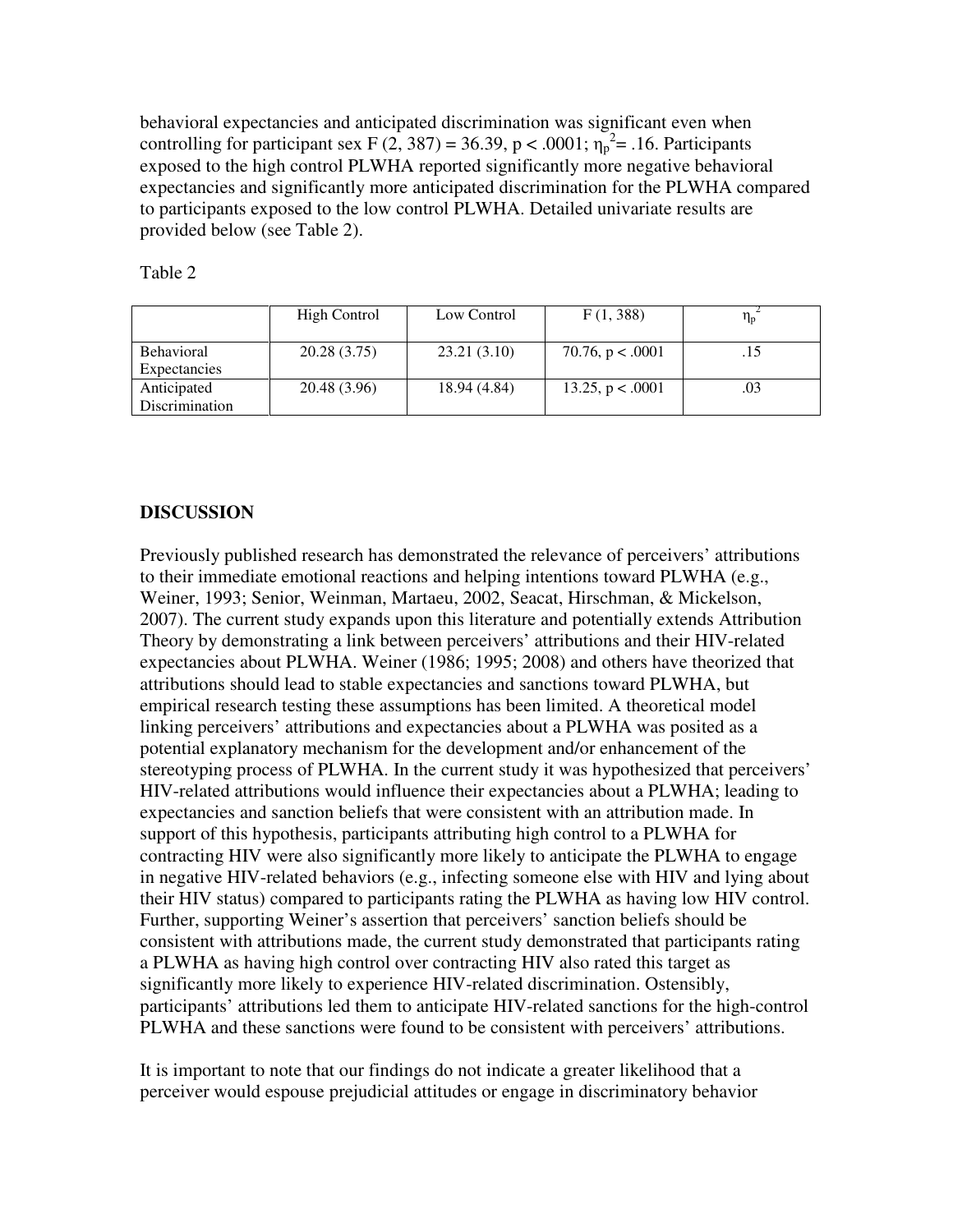toward a PLWHA, but rather our findings indicate that scant information (a brief vignette) used to form an attribution about a PLWHA may also lead to the development of expectations of a PLWHA in future situations. It is this "spillover effect" of an attribution to perceivers' future expectancies about a PLWHA that we posited may impact the stereotyping process of PLWHA. As Sayama  $\&$  Sayama (2010) and others have indicated, stereotyping of groups results in the distinct social categorization of members of these groups. Our findings clearly indicated that the perceived responsibility a participant attributed to a PLWHA for contracting HIV resulted in significantly differential categorization of targets in terms of participants' future behavioral expectancies and sanction beliefs. We posit that this differential categorization may ultimately have implications for the stereotyping process. To the best of our knowledge, no existing studies have examined the relationship between perceivers' attributions and expectancies as a possible mechanism for explaining the stereotyping process of PLWHA.

A theoretical explanation for our current findings comes from outside the realm of Attribution Theory. According to the model of Impression Formation (Hamilton and Sherman, 1996), perceivers attempt to form integrated, cohesive impressions about an individual's personality often based upon scant information about that individual. In accordance with this model, perceivers assume unity in the personalities of others they evaluate and impressions likely result from a perceiver's need to view an individual as a whole psychological unit (Hamilton & Sherman 1996; Susskind, Maurer, Thakkar, Hamilton and Sherman, 1999). On the basis of a perceiver's initial impression (attribution), the perceiver then forms a stable expectancy about an individual and will engage in various strategies to maintain and justify this expectancy against contradictory information. It is possible that participants' attributions about a PLWHA in the current study served to influence their expectancies (behavioral and sanction beliefs) about a PLWHA because the attribution was used to help form an impression of the PLWHA in the absence of additional information.

One potential area where our current findings may have important empirical and practical implications may be in the increased understanding of the development/enhancement of cognitive factors such as social stereotypes that contribute to the differential categorization and treatment of PLWHA. As was noted by LePelley and colleagues (2010), very little research has been done attempting to understand the stereotyping process of PLWHA. Films such as *Philadelphia* in 1993 have raised social awareness of the differential categorization and treatment of PLWHA, but few empirical studies have been conducted to examine factors that may actually contribute to this process. If, as our findings illustrate, that attributions of responsibility for a PLWHA contracting HIV result in differential categorization of a PLWHA in terms of perceivers' expectancies (behavioral and sanction beliefs) about that individual, this process may help to explain why differential treatment of "innocent" victims of HIV/AIDS (e.g., AIDS babies) and victims deemed to be "responsible" for their condition (e.g., promiscuous adults, injection drug users, homosexuals) exists. It is possible that attributions of responsibility lead to stable expectations about PLWHA and, in turn, these expectations serve to influence perceivers' stereotyping and potentially even their emotional and behavioral reactions toward PLWHA. Though our findings were based upon cross-sectional,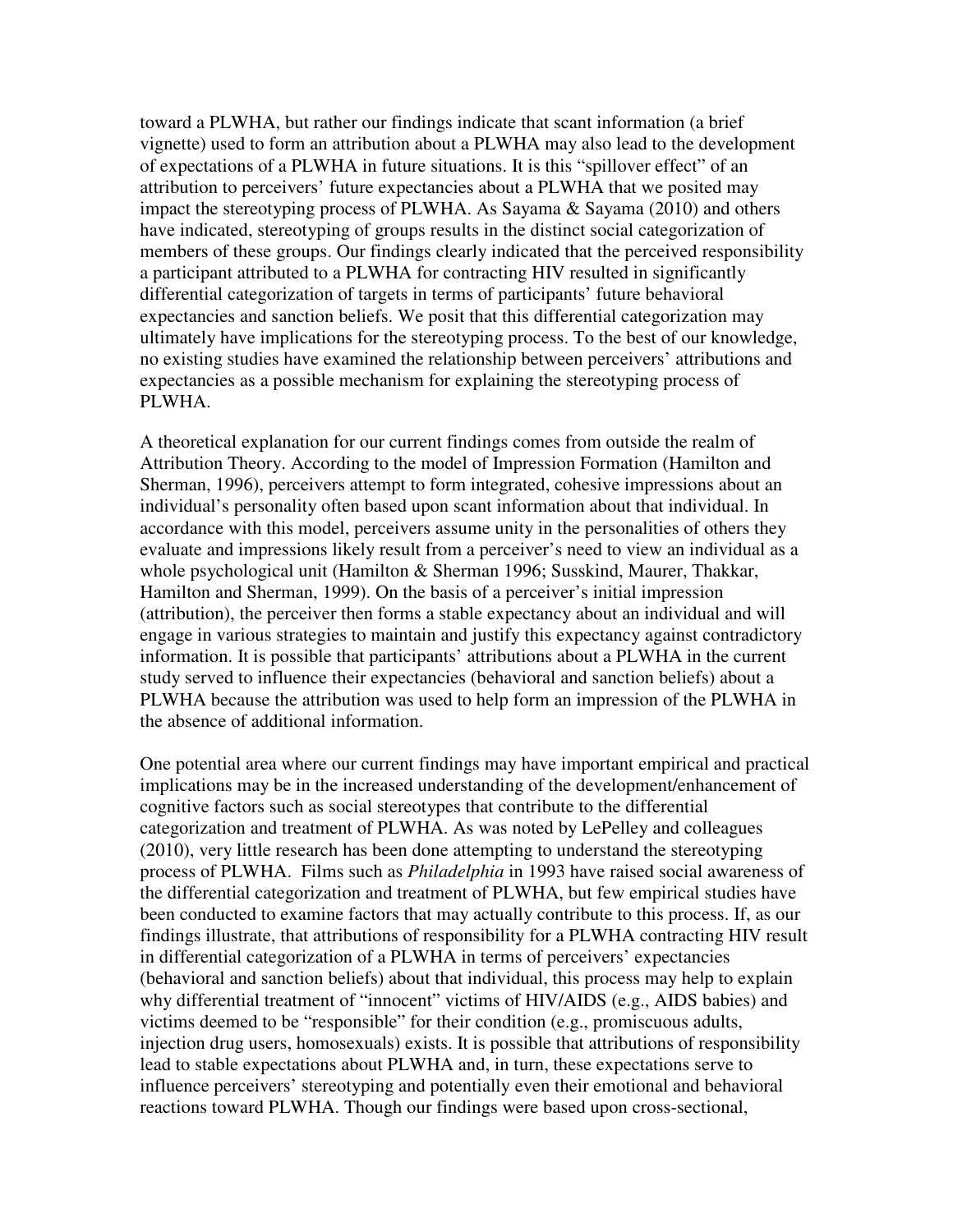vignette portrayals of PLWHA in which a perceiver had limited information about a target, there are many real-world situations (e.g., a dentist treating a new patient whom discloses their HIV status) in which members of society evaluate PLWHA with extremely limited information. The existence of such scenarios makes our findings potentially relevant to a broader spectrum of social situations.

Unfortunately, our study had limitations and unanswered questions that should be addressed in future research. We do not feel these limitations negate the importance of our current findings, but rather, we believe they can be used to inform exciting and new avenues of research regarding the evaluation and treatment of PLWHA. First, our study did not assess attributions and expectancies pertaining to actual PLWHA. Instead, fictitious vignette characters were used. Though evidence exists supporting the viability of vignette research (Hughes and Huby, 2004) for producing honest participant responses, future work should attempt to focus on perceivers' responses toward actual PLWHA and in real-world settings. Further, though not assessed in our current study, it will be important for future researchers to consider and assess whether HIV-related attributions influence perceivers' expectancies about a PLWHA in domains outside of HIV/AIDS (e.g., likelihood a PLWHA would be a good employee; a dependable friend or a good housing tenant). The possibility for expectancy "spillover" to domains outside of HIV/AIDS-related behavior and sanctions would further support the development of an attribution-impression formation model by demonstrating a relationship between specific attributions about HIV responsibility and more generalized character impressions of PLWHA. Due to the lack of published measures assessing HIV-related behavioral expectancies and sanction beliefs our scales were expressly constructed for use in this study. Though scale our scale development was guided by the current literature and input from an expert on HIV-related stigma and discrimination, lower internal reliabilities for these scales resulted. The low reliability of the scale is likely due to a need for additional response items to be added to each scale and we encourage future researchers to continue to modify and test these measures- adding additional items relevant to HIV-related behavior. Finally, our current study was limited in its design as a cross-sectional assessment of attributions and expectancies. Our experiential hindsight suggests that a more comprehensive assessment of the proposed theoretical process should be undertaken using a longitudinal assessment strategy. Our initial rationale for using a cross-sectional approach was to minimize repeat testing effects (which we believe can be mitigated) but this decision limited our ability to conclude definitively that perceivers indeed form stable impressions about PLWHA on the basis of their attributions.

#### **REFERENCES**

Anderson, V. N. (1992). For who is this world just? Sexual orientation and AIDS. *Journal of Applied Social Psychology*, 22, 248-259.

Asch, S. E. (1946). Forming impressions of personality. *Journal of Abnormal and Social Psychology*, 41, 258-290.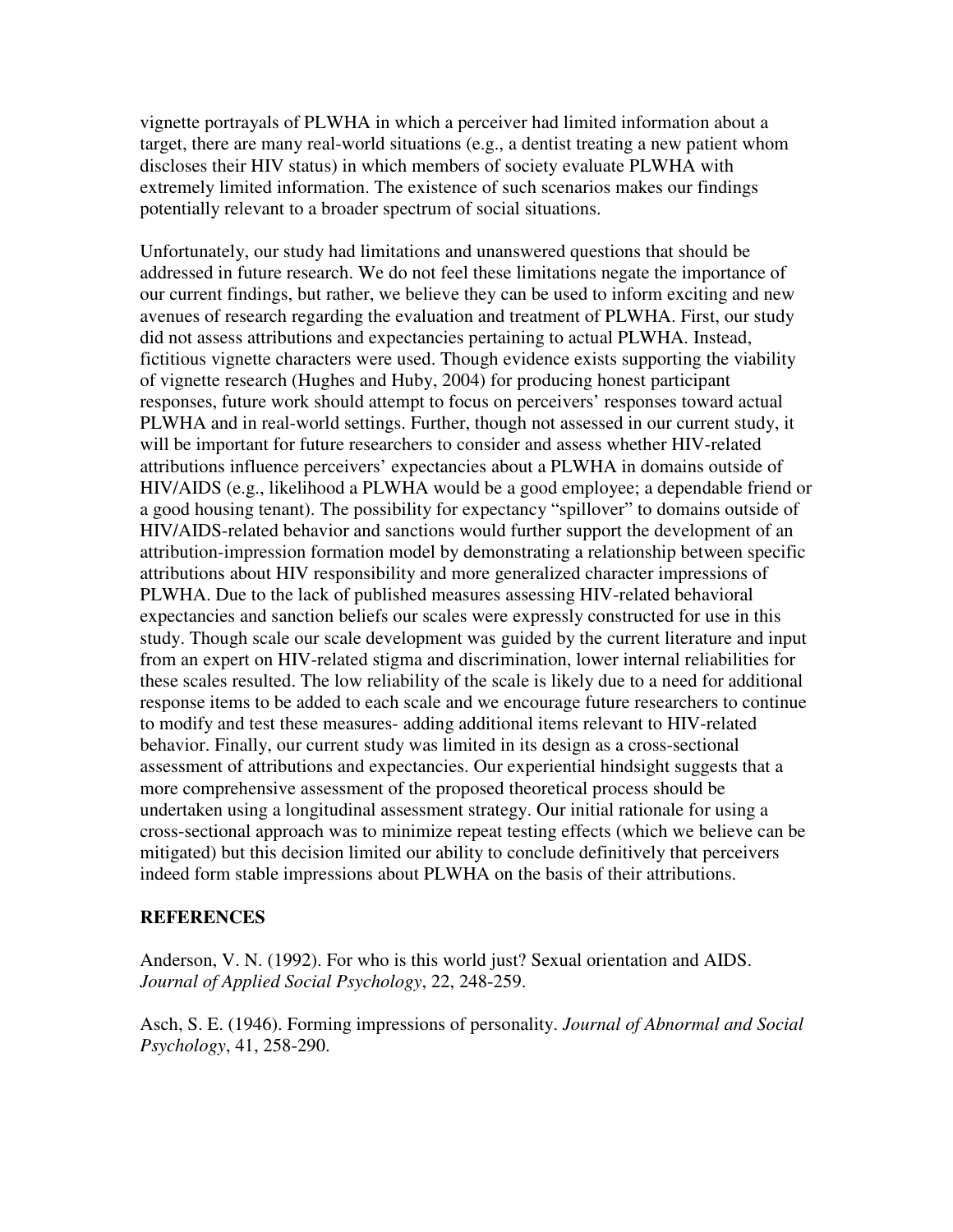Bos, A. E. R., Dijker, A. J., & Koomen, W. (2007). Sex differences in emotional and behavioral responses to HIV+ individuals' expression of distress. *Psychology and Health, 22*, 493-511.

Cobb, M. & DeChabert, J. T. (2002). HIV/AIDS and care provider attributions: Who's to blame? *AIDS Care, 14*, 545-548.

Devine, P.G. (1989). Stereotypes and prejudice: Their automatic and controlled components. *Journal of Personality and Social Psychology, 56*, 5-18.

Dooley, P .A. (1995). Perceptions of the onset-controllability of AIDS and helping judgments: An attributional analysis. *Journal of Applied Social Psychology, 25*, 858-869.

Dowell, K. A., lo Presto, C. T., & Sherman, M. F. (1991). When are AIDS patients to blame for their disease? Effects of patients' sexual orientation and mode of transmission. *Psychological Reports*, 69, 211-219.

Green, G. & Rademan, P. (1997). Evangelical leaders and people with HIV. *AIDS Care, 9*, 715-726.

Hamilton, D. L. & Sherman, S. J. (1996). Perceiving persons and groups. *Psychological Review, 103*, 336-355.

Heider, F. (1958). *The psychology of interpersonal relations*. New York: Wiley.

Hughes, R. & Huby, M. (2004). The construction and interpretation of vignette in social research. *Social Work and Social Sciences Review, 11*, 36-51.

Johnson, L. M., Mullick, R., & Mulford, C. L. (2002). General versus specific victim blaming. *Journal of Social Psychology, 142*, 249-263.

Kelley, H. H. (1972). The process of causal attribution. *American Psychologist*, 28, 107- 128.

Le Pelley, M. E., Reimers, S. J., Cavini, G., Spears, T., Beesley, T., and Murphy, R.A. (2010). Stereotype formation: Biased by association. *Journal of Experimental Psychology: General, 139*, 138-161.

Mantler, J., Schellenberg, E. G., & Page, J.S. (2003). Attributions for serious illness: Are controllability, responsibility, and blame different constructs? *Canadian Journal of Behavioral Science, 35*, 142-152.

McDonell, J. R. (1993). Judgments of personal responsibility for HIV infection: An attributional analysis. *Social Work, 38*, 403-410.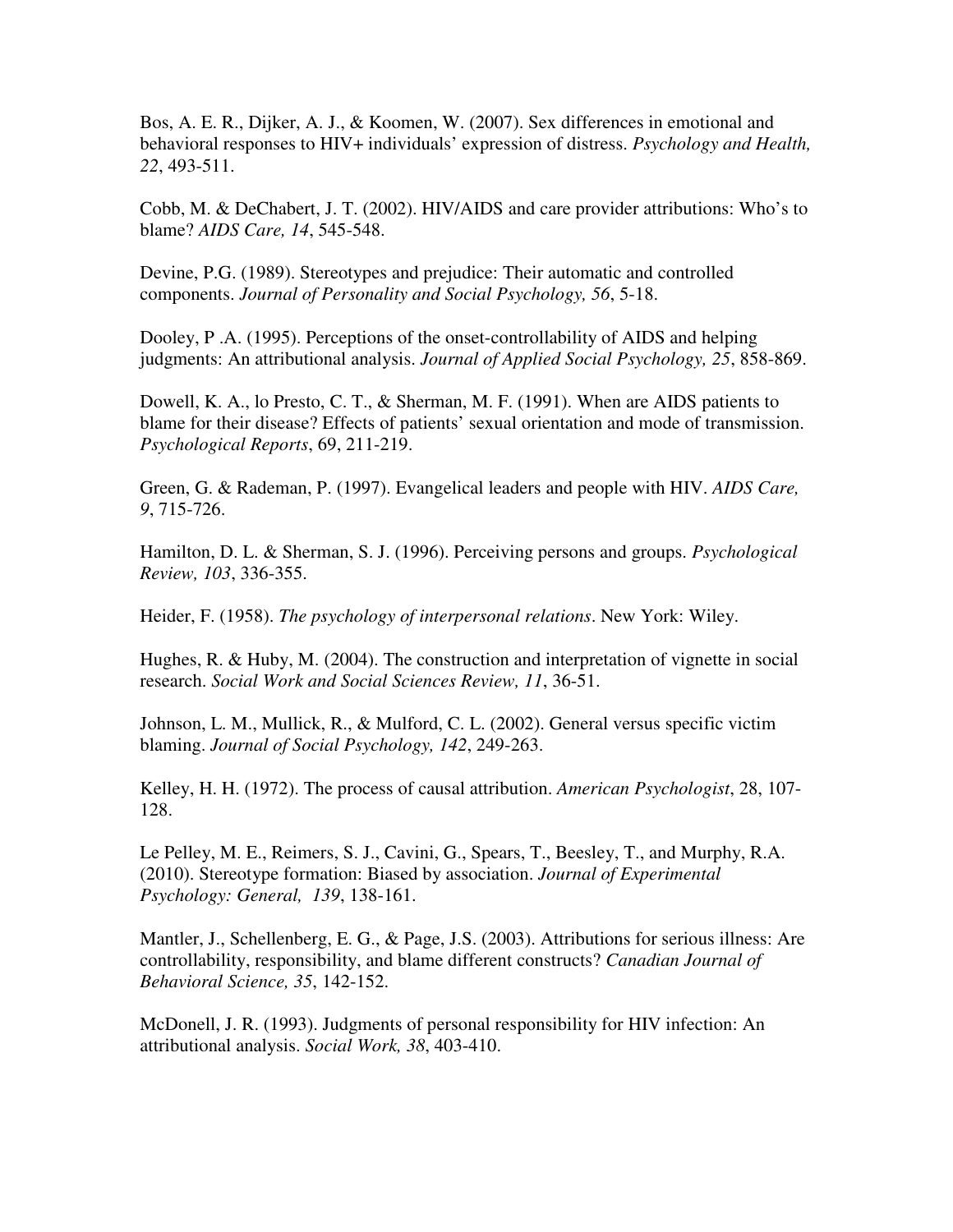Nassar, R., Singhal, S., & Abouchedid, K. (2005). Causal attributions for poverty among Indian youth. *Current Research in Social Psychology, 11*, 1-13

Sanna, S. J. & Swim, J. K. (1992). Temporal perspective and attributions: The role of causal stability and certainty. *Basic and Applied Social Psychology, 13*, 371-387.

Sayama, M. & Sayama, H. (2010). Positive stereotyping and multicultural awareness: An online experiment. *Current Research in Social Psychology*, 16.

Schellenberg, E. G. & Bem, S. L. (1998). Blaming people with AIDS: Who deserves to be sick? *Journal of Applied Biobehavioral Research, 3*, 65-80.

Seacat, J. D., Hirschman, R., & Mickelson, K. D. (2007). Attributions of HIV onsetcontrollability, emotional reactions, and helping intentions: The implicit effect of victim sexual orientation. *Journal of Applied Social Psychology*, *37,* 1442-1461.

Senior, V., Weinman, J., Marteau, T. M. (2002). The influence of perceived control over causes and responses to health threats: A vignette study. *British Journal of Health Psychology, 7*, 203-211.

Steins, G. & Weiner, B. (1999). The influence of perceived responsibility and personality characteristics on the emotional and behavioral reactions to people with AIDS. *Journal of Social Psychology, 139*, 487-495.

Susskind, J., Maurer, K., Thakkar V., Hamilton, D. L., and Sherman, J. W. (1999). Perceiving individuals and groups: Expectancies, dispositional inferences, and causal attributions. *Journal of Personality and Social Psychology, 76*, 181-191.

Weiner, B. (1995). *Judgments of responsibility*. New York: Guilford Press.

Weiner, B. (2008). On theoretical co-existence versus theoretical integration. *European Journal of Psychology of Education, 23*, 433-438.

Weiner, B., Perry, R. P., & Magnusson, J. (1988). An attributional analysis to stigmas. *Journal of Personality and Social Psychology, 55*, 738-748.

Whitely, B. E. & Kite, M. E. (2010). *The Psychology of Prejudice and Discrimination* (2nd Ed.) Wadsworth-Cengage, Belmont, CA.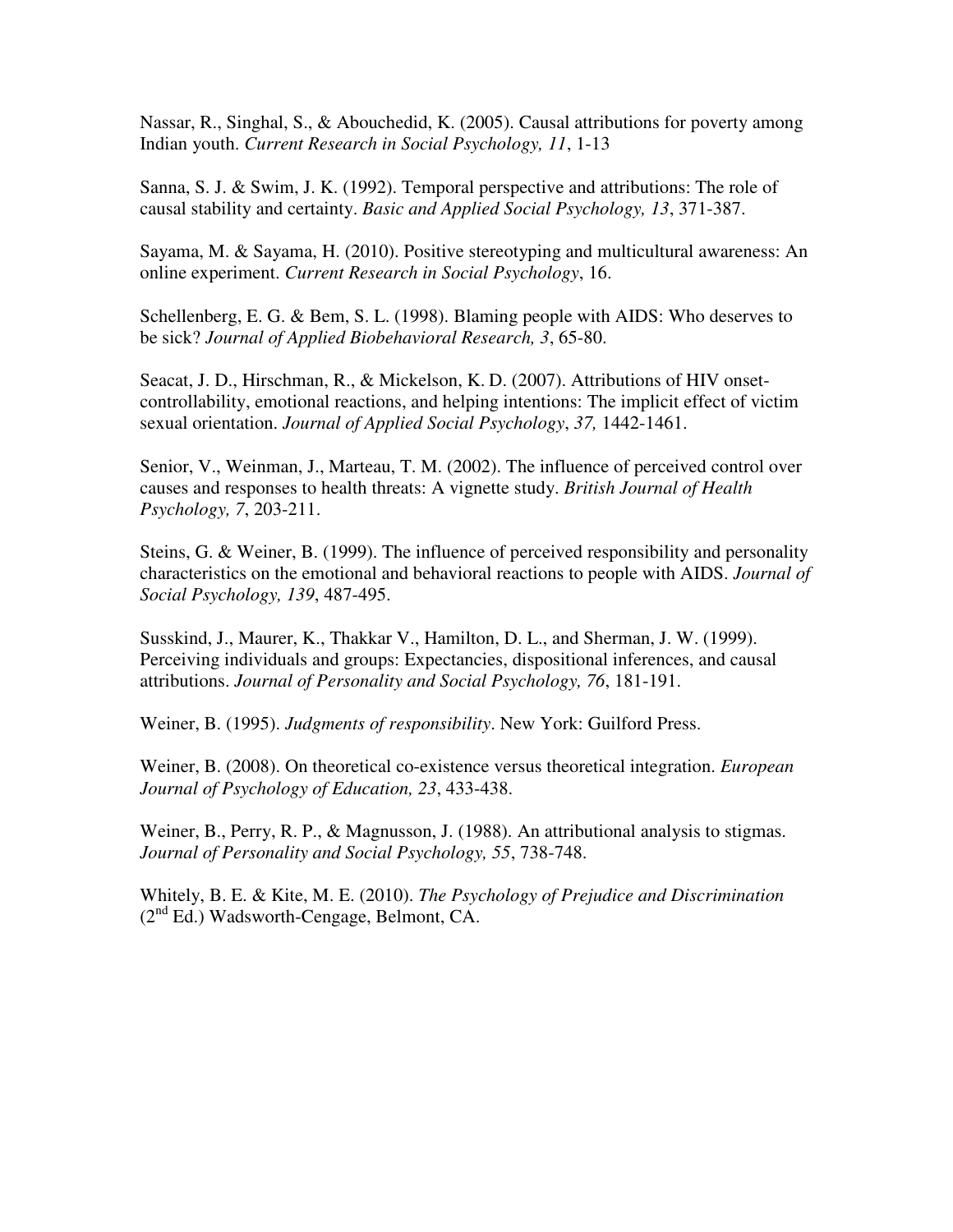#### **APPENDIX A**

John is a 30 year old (heterosexual/homosexual) male who has been employed for the last ten years and enjoys spending time with his friends*. John has been engaging in unprotected sexual intercourse with many different (women/men) over the course of the last couple years. John also loves to party, and vaguely recalls having "hooked-up" several times while attending parties.* Lately, however, John has not been feeling very well. For approximately the last month John has been losing weight, feeling extremely tired, having night sweats, and having severe flu-like symptoms. His symptoms never seem to go away and only get worse as time goes on. Because it has been a while since John's last physical check-up, he decides to visit his doctor in hopes of finding out what is wrong. At John's appointment, his doctor asks him if he has ever been tested for HIV. John replies that he has never been tested and gives the doctor permission to draw his blood to test for HIV. One week later, John's test results come back. John's doctor tells him that he has been infected with HIV, the virus that leads to AIDS.

*1 Italicized text indicates manipulated vignette content.*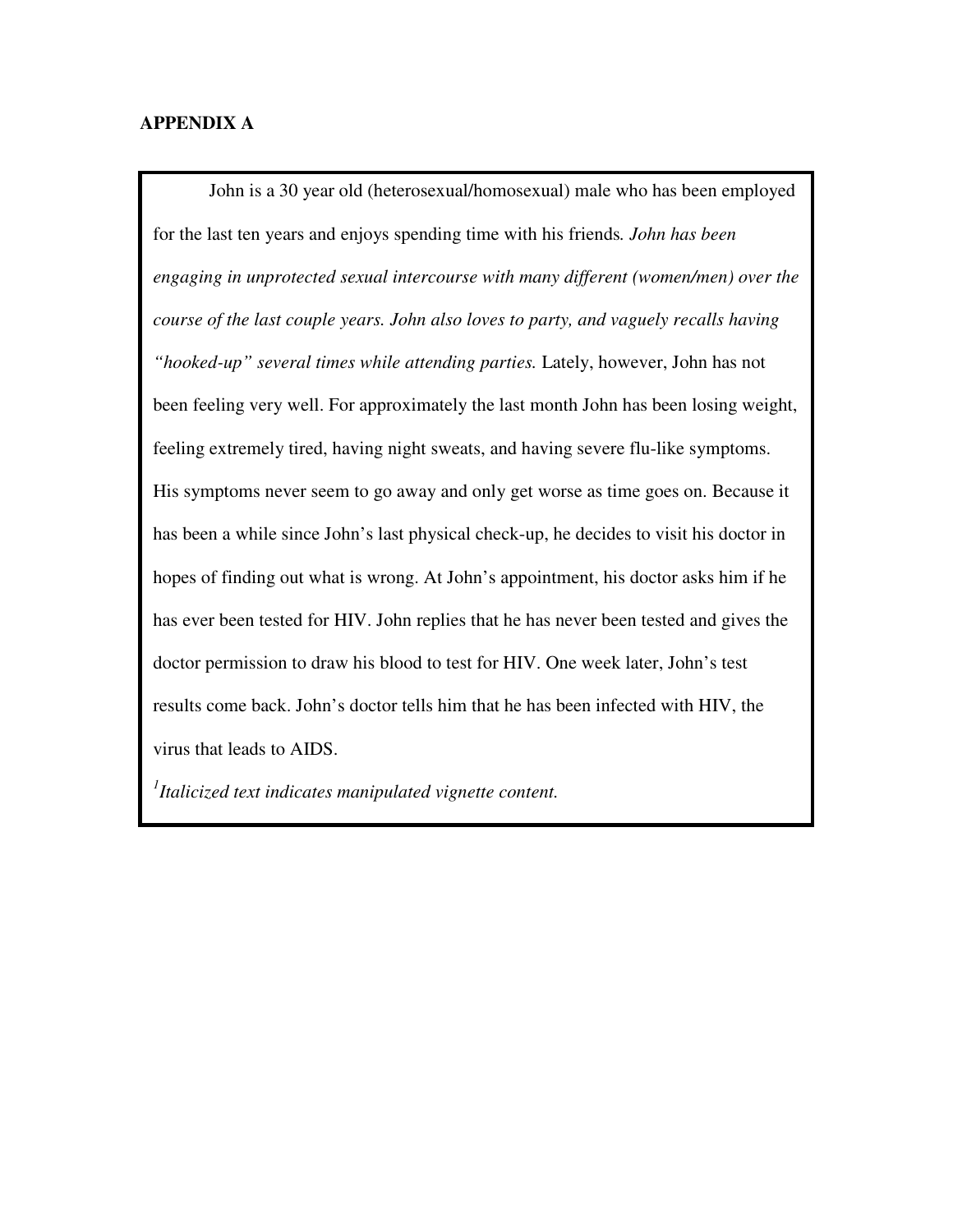## **APPENDIX B**

## **HIV-Related Expectancies**

| Scale Stem: "How likely is it that John will"              |              |                |                |                 |                 |                      |  |
|------------------------------------------------------------|--------------|----------------|----------------|-----------------|-----------------|----------------------|--|
| 1) Tell his next sexual partner that he has HIV            |              |                |                |                 |                 |                      |  |
| Highly Unlikely 1 2                                        |              |                | 3 <sup>7</sup> | $\overline{4}$  | 5 <sup>5</sup>  | Highly Likely        |  |
| 2) Wear a condom the next time he has sexual intercourse   |              |                |                |                 |                 |                      |  |
| Highly Unlikely 1 2                                        |              |                | 3 <sup>7</sup> | $\overline{4}$  | 5 <sup>5</sup>  | Highly Likely        |  |
| 3) Tell a family member he has HIV                         |              |                |                |                 |                 |                      |  |
| Highly Unlikely 1 2                                        |              |                | 3 <sup>7</sup> | $\overline{4}$  |                 | 5 Highly Likely      |  |
| 4) Infect someone else with HIV (Reverse scored)           |              |                |                |                 |                 |                      |  |
| Highly Unlikely 1 2                                        |              |                | 3 <sup>7</sup> | $4\overline{ }$ | 5 <sup>5</sup>  | Highly Likely        |  |
| 5) Tell a close friend he has HIV                          |              |                |                |                 |                 |                      |  |
| Highly Unlikely 1 2                                        |              |                | 3 <sup>7</sup> | $\overline{4}$  | 5 <sup>5</sup>  | Highly Likely        |  |
| 6) Lie about his HIV status (Reverse scored)               |              |                |                |                 |                 |                      |  |
| Highly Unlikely 1 2                                        |              |                | 3 <sup>7</sup> | 4 <sup>1</sup>  | 5 <sup>5</sup>  | Highly Likely        |  |
| <b>Anticipated Discrimination</b>                          |              |                |                |                 |                 |                      |  |
| Scale stem: "How likely is it that John will"              |              |                |                |                 |                 |                      |  |
| 1) Be discriminated against at his job.                    |              |                |                |                 |                 |                      |  |
| Highly Unlikely 1 2 3 4                                    |              |                |                |                 |                 | 5 Highly Likely      |  |
| 2) Be verbally harassed (called offensive names/ridiculed) |              |                |                |                 |                 |                      |  |
| <b>Highly Unlikely</b>                                     | $\mathbf{1}$ | $\overline{2}$ | 3              | $\overline{4}$  | 5               | <b>Highly Likely</b> |  |
| 3) Be physically attacked                                  |              |                |                |                 |                 |                      |  |
| <b>Highly Unlikely</b>                                     | $\mathbf{1}$ | $\overline{2}$ | 3              | $\overline{4}$  | $5\overline{)}$ | <b>Highly Likely</b> |  |